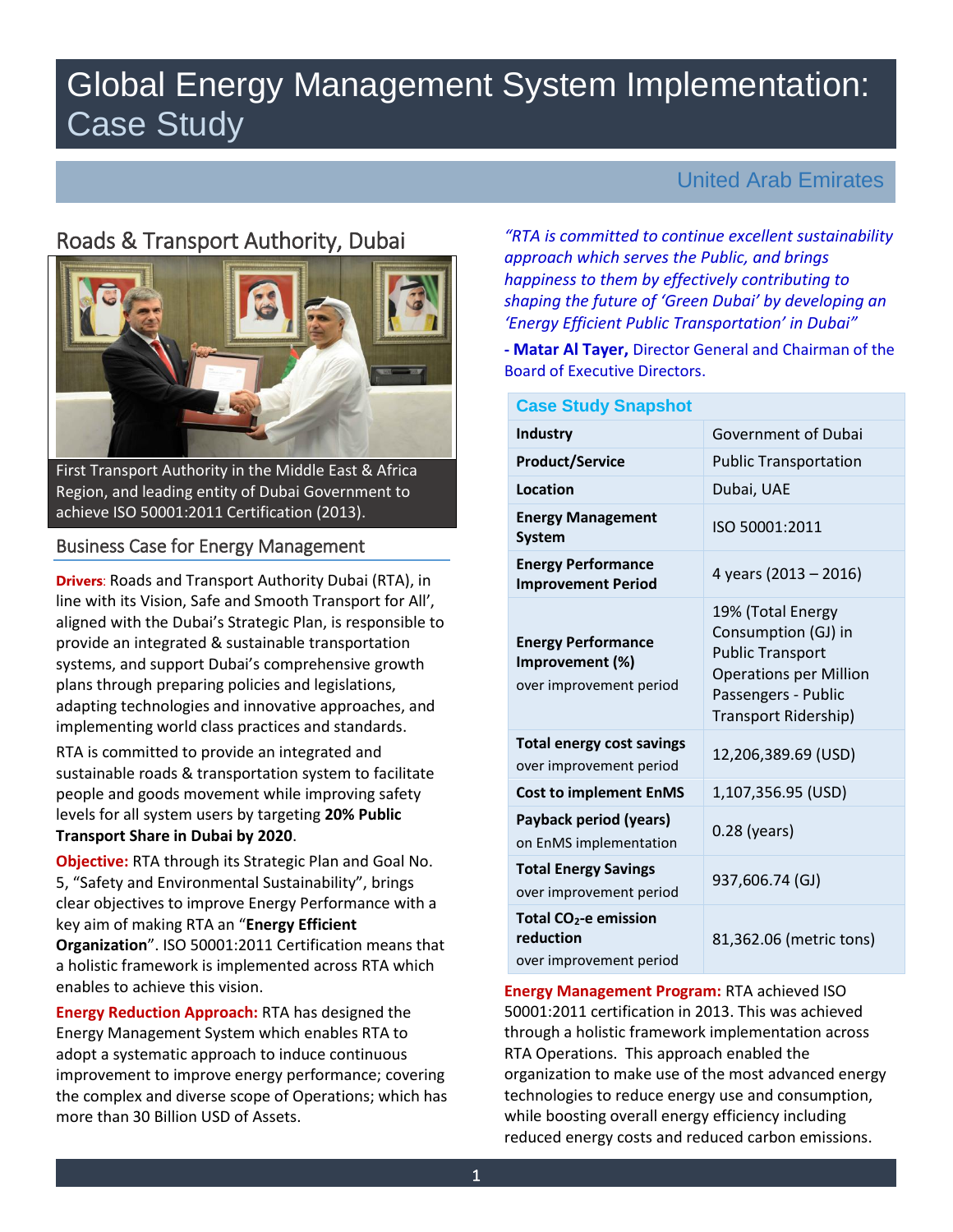**Organization:** RTA comprises of 5 Operational Agencies (Rail Agency, Public Transport Agency, Licensing Agency, Traffic & Roads Agency and Dubai Taxi Corporation, 2 Support Services Sectors (Technological and Administrative) and a Strategy & Governance Sector.

| 79<br><b>METRO Wagon</b>    | 11<br><b>TRAM Wagon</b>           | 1,512<br><b>Buses</b>         |                                 | 5,075<br><b>Taxi Cars</b>             | 13,594<br>Road in KM                         | b<br>128,000<br>Parking              |
|-----------------------------|-----------------------------------|-------------------------------|---------------------------------|---------------------------------------|----------------------------------------------|--------------------------------------|
| 47<br><b>METRO Stations</b> | 11<br><b>TRAM Stations</b>        | 201<br><b>Marine Vessels</b>  |                                 | 100                                   | <br>1222211<br>3,900<br><b>Parking Meter</b> | 99<br><b>Tunnel &amp; Pedestrian</b> |
| 45<br>111<br>2              | <b>Buildings &amp; Facilities</b> | 196.7<br>ш                    |                                 | <b>Smart Bus Stops</b><br>mm<br>13.65 | 151.07                                       | bridge<br>ш<br>шш<br>81.9            |
| å                           | Million License                   | <b>Million Rail Passenger</b> | <b>Million Marine Passenger</b> |                                       | <b>Million Bus Passenger</b>                 | <b>Million Taxi Passenger</b>        |

**Figure 1: RTA's Scope Vs Complexity**

**Criticality:** Energy is a critical component in RTA's Operations, considering the complexity and diverse scope, and one that has major cost implications.

## Business Benefits Achieved

 Aligning with UAE National Vision, RTA's comprehensive Corporate Governance Structure enhanced adoption of 71 energy conservation initiatives between 2013-2016 across RTA operations; that resulted in overall saving of around **12.2 Million USD**. RTA have made significant investments in advanced sustainable and energy efficient public transport modes; aiming to promote climate protection, carbon reduction, clean environment, conserve valuable resources, and contribute to the preservation of a livable environment.



**Figure 3: RTA'S Impact on Environmental Sustainability** 

• Some of the key projects include: The Dubai Metro, Dubai Tram, Hybrid Taxi, Electric Abras, LED streetlights & LED Traffic Lights, RTA Smart Applications and Initiated Energy and Green Awards for Stakeholders.

- Our future focus areas supporting emission reduction are Electric Buses, CNG Buses, Metro & Tram Extensions, Electric Taxis, Hybrid Buses, etc.
- RTA pioneered in Leading by Example, and become a benchmarking entity subject to Energy Management for other entities in Dubai and other Region.
- Development & Implementation of the EnMS was completed by an Internal Team; with no added cost: key benefits are:
	- $\triangleright$  Lead to reductions in Green House Gas (GHG) emissions,
	- $\triangleright$  Systematic approach in achieving continual improvement of Energy Performance,
	- $\triangleright$  Enables an organization to achieve its Policy Commitments.
	- $\triangleright$  4 Strategic Performance Indicators and 11 Efficiency Indicators across the Organization
	- The UAE Government awarded us the 'Champion of Champions' award and the 'Sustainable Government Department of the Year' Award in the year 2016

## EnMS Development and Implementation

## **Organizational**:



**Figure 4: RTA EnMS Implementation and Certification**  RTA Energy Management System (EnMS) Project Team key roles included:

- $\triangleright$  Develop EnMS Framework by reviewing existing Systems / Processes in RTA and integrate with RTA Safety & Environmental Management System (RSEMS) and Policies.
- $\triangleright$  Ensure that the EnMS Framework is linked to RTA's Strategic Goals & Objectives considering the entire Business Scope.
- $\triangleright$  Contribute with technical reviews to ensure coverage of all technical requirements and developments
- $\triangleright$  Identify critical areas to minimize the risks of depletion of natural resources and minimize Energy Operational Costs.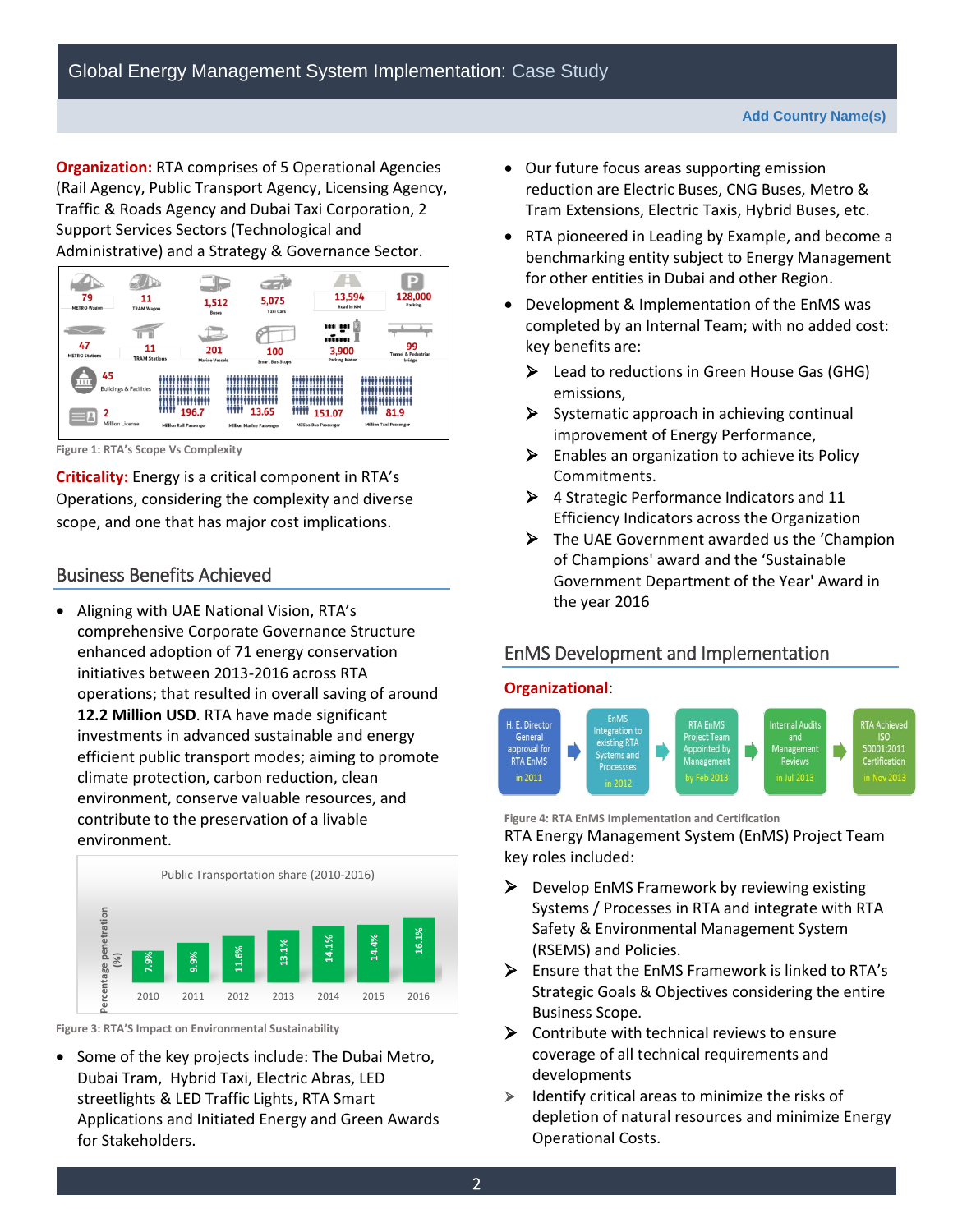**Add Country Name(s)**

RTA EnMS Project Team opted the Plan – Do – Check – Act (PDCA) principle as the best method, as every Management System Standard addresses this requirement including ISO 50001. The System was developed to have a 4-tier structure starting from Corporate Policy → Manual → Required Procedures and Work Methods & Control Processes to ensure effective implementation of EnMS in RTA.

As an enhancement, and aligning with the National Innovation Strategy, RTA have developed a Comprehensive Green Economy Framework aligning to RTA Energy Management System to integrate Green aspects in Energy Management.



**Figure 5: RTA EnMS & Green Economy Alignment to Other Strategies**  RTA EnMS and related initiatives / projects have led to tremendous growth in public transport ridership, together with strategically planning to improving the energy efficiency and reducing/optimizing Dubai's carbon footprint.

RTA has achieved a number of major Management System Certifications such as; ISO 50001, ISO 14001, OHSAS 18001, ISO 9001, ISO 22301, ISO 27001, ISO 39001, ISO 31000 and many others based on a Risk Driven Model and by having an Integrated Management System approach.

RTA EnMS Project Team got the Best Project Team Award in RTA Energy & Green Awards 2014, and highly appreciated by the Top Management.

#### **Energy review and planning**

RTA is committed for the continuous improvement for Energy Management through a documented process for energy review and planning ensuring the results will lead to actions that continually improve Energy Performance.

The RTA Energy Management System (EnMS) Scope is defined as "**Regulate, plan, design, construct, operate and maintain the integrated surface public transportation networks in the Emirates of Dubai**"



**Figure 6: Energy Planning & Review Concept** 

Energy Review and Planning is conducted on Annual basis considering all activities and operational areas. Energy review is updated at different intervals when extensive changes in facilities, equipment, systems and processes occur.

Based on the energy performance and identified opportunities, RTA establish objectives and targets for achieving improved energy performance, long with action plans.

Legal Register maintained with all legal and other requirements / obligations related to Energy Management. Compliance is monitored through the interim audits/ inspections and a compliance evaluation report is presented to the Top Management on an annual basis.

#### **RTA Energy Objectives & Efficiency Indicators, Examples include:**

#### **Strategic Level:**

| 1. | <b>Total Green House Gas</b><br>Emissions per Passenger | • kg $CO2e/$<br>Passenger |
|----|---------------------------------------------------------|---------------------------|
| 2. | Improvement in Street                                   | • kwh / lighted           |
|    | <b>Lighting Efficiency</b>                              | lane km                   |
| 3. | Improvement in Fuel                                     | • Litre /                 |
|    | <b>Efficiency in Public</b>                             | Passengers                |
|    | Transportation                                          |                           |
| 4. | Improvement in Energy use                               | • Gigajoules /            |
|    | in Public Transportation                                | Passenger                 |
|    | Operational:                                            |                           |
| 1. | <b>Reduce Electricity</b>                               | $\bullet$ kwh/m2          |
|    | consumption                                             |                           |
| 2. | <b>Reduce Gasoline</b>                                  | • Litre / $km$            |
|    | consumption                                             |                           |
| 3. | Reduce annual traction                                  | • kwh / passenger         |
|    | power Dubai Metro/Tram                                  | km                        |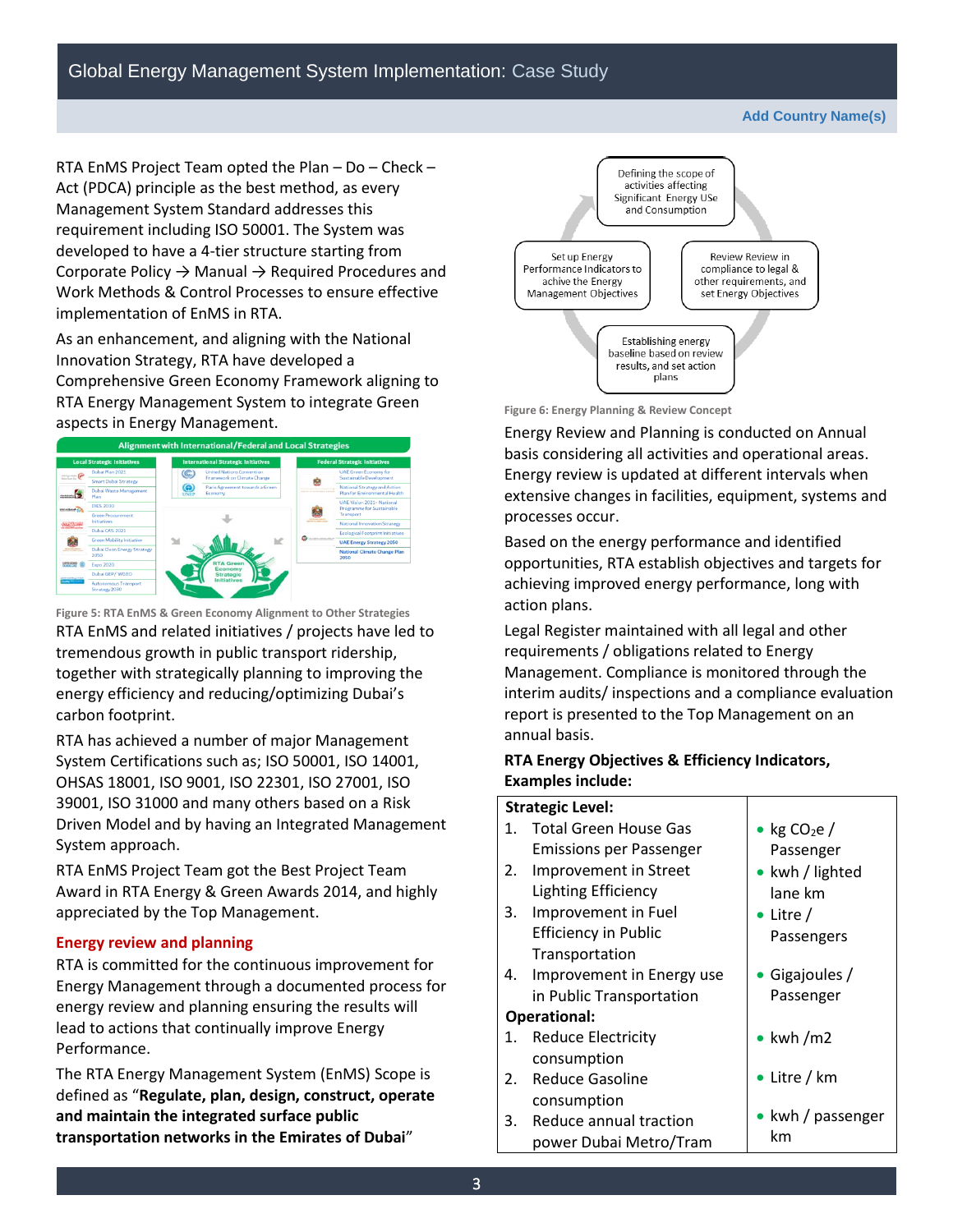## *"The optimal utilization of technology is the key step towards developing the Energy Efficient Public Transportation in Dubai"*

*-* **Nasser Abu Shehab***, Chief Executive Officer, Strategy and Corporate Governance Sector, RTA* 



**Figure 7: : Energy Planning & Review Concept** 

#### **Cost Benefit Analysis:**

The development and implementation of Energy Management System in RTA is done with internal Resources with no additional cost to RTA.

However the Energy Management System Certification and Lead Auditor Training added a direct cost of AED 149,000.00 to RTA.

The Total Cost estimated to implement EnMS in RTA is **40,600.00 USD** in 2013, where the Savings recorded approximately **3.81 million USD** in 2014 (1 year).



**Figure 8: : RTA EnMS Enhancement through Integration** 

Despite the fact, that RTA's emissions are going to increase due to the yearly expansion of the Public Transportation fleet, RTA has been taking the leadership role in putting mitigation measures to reduce the  $CO<sub>2</sub>$  emission from Public Transportation based on the comprehensive EnMS by setting up challenging energy efficiency targets

## **Approach used to determine whether energy performance improved:**

RTA's Energy Baseline is set by considering significant energy use and consumption. There are 4 Strategic and 11 Operational Energy Performance Indicators (EnPIs) set across RTA Operations to monitor the Energy Performance.

Results are monitored periodically, and Energy Reports are submitted on a quarterly basis to Top Management to record the Energy Performance cross RTA Operations. Annual Energy Report is submitted to the Top Management to endorse the actual Energy Performance of RTA, and to obtain approvals on targets for the next year based on the performance results.

These EnPIs are updated based on any changes in Baseline or activities that can affect the significant energy use and consumption. Benchmarking is also done against International Transportation Organization.

#### **Approach used to validate results:**

RTA Energy Analysis Report is compiled annually; with verification of results at operational level as follows:

- Comparison of bills against consumption figures based on the actual meter readings,
- Individual review sessions at different levels,
- Measurement Equipment, and validation through Software Applications, where possible
- Evaluation of Actual energy use and consumption against the expected, and investigate major deviations
- Effectiveness of action plans developed in achieving the objectives, and Corrective Actions
- Periodic Data analysis and comparison / trend analysis
- Planned Internal Audits / Inspections & Management Reviews.
- Steps taken to maintain operational control
- Third party assessment, External Certification Audits and Reports

Needs for Specific operational Controls are identified considering of Significant Energy Use and Consumption, and as per the needs for new services, related processes, etc. as per the Scope of Operations.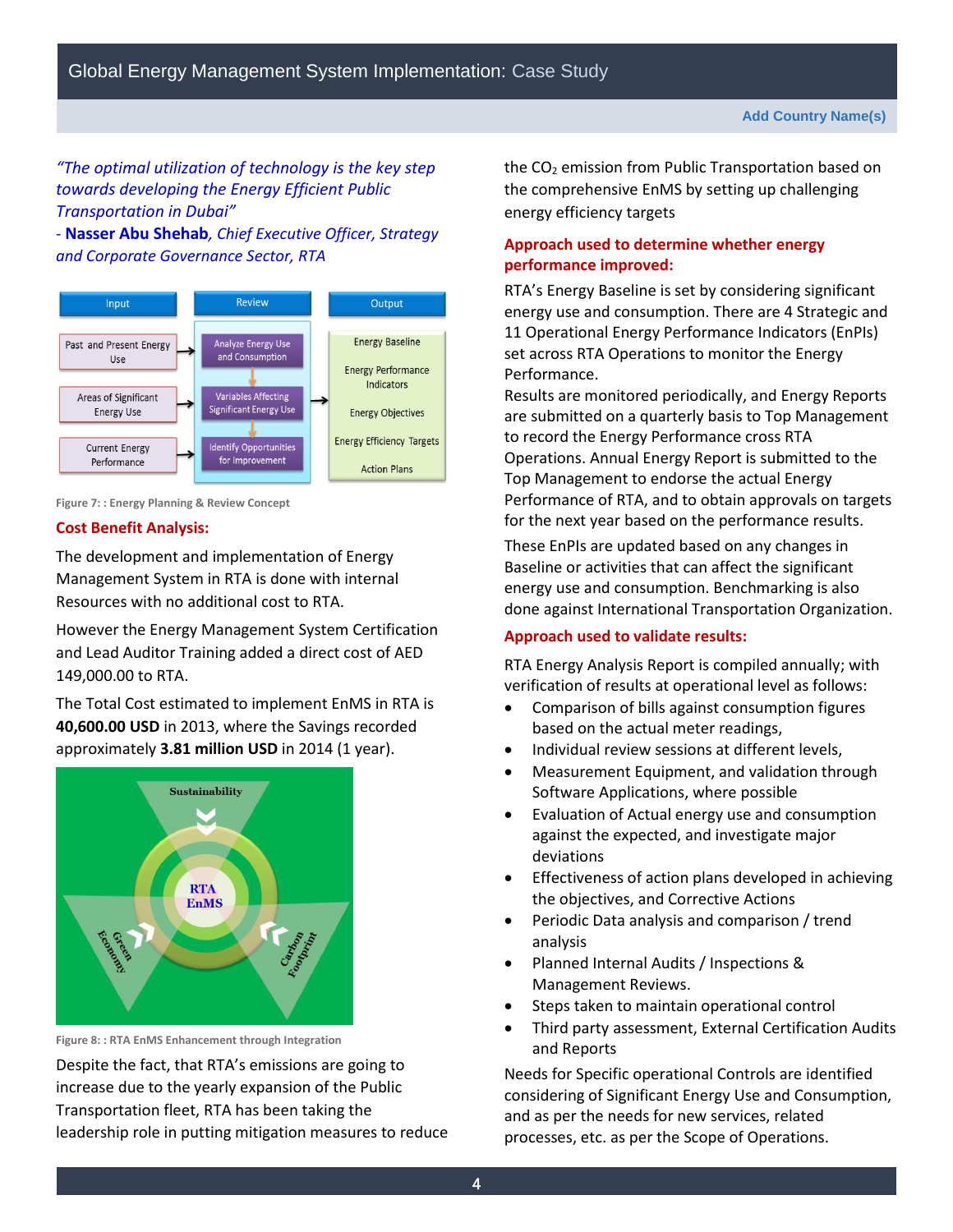Operational controls are necessary to avoid significant deviation in energy use and consumption. Based on periodic energy performance review, RTA investigates those significant deviations in energy performance to ensure additional or required operational controls are established.

Key activities that affects Significant Energy Use and Consumption (Driving, Street Lighting, Lighting, etc.) which are consistent with operational objectives are identified and operating conditions are specified to obtain performance results.

#### **Development and use of professional expertise, training, and communications:**

- In order to achieve the establishment of Energy Framework, an EnMS Project Team (RTA Executive Committee) was established having delegations from each Operational Areas and Corporate Departments.
- The EnMS Project Team included technically qualified Employees subject to Energy, Environment, Sustainability, Management Systems, etc.
- A ISO 50001:2011 Lead Auditor Certification Course was conducted in February 2013 (first in the region), for the EnMS Project Team to enhance Competency.



**Figure 9: RTA EnMS Competency Development Model**

- Key Stakeholders engagement covered Ministry of Energy, Dubai Supreme Council of Energy, Dubai Electricity and Water Authority, Statistics Department, Dubai Carbon Centre, etc.
- Approved RTA Energy Policy communicated to all Employees and stakeholder to ensure compliance.
- Specific Awareness & Brainstorming Sessions conducted for Top Management and Senior Management Team,
- Training Need Analysis across all Operational Units, resulted in added internal modular training, and delivered to wide range of technical and professional employees; (Bus & Taxi Drivers, Contractors, Maintenance Team, etc.)
- Energy Awareness messages, policies & other information are regularly communicated to employees as well as public.
- LEED Training is conducted in RTA, and also courses like Certified Energy Manager, Sustainability Manager, etc. are planned.

#### **Tools & Resources:**

- 1. Document Review and Information Gathering by the Team to identify improvement areas through Brainstorming sessions.
- 2. SWOT Analysis and Diagramming Techniques are used to study adoption of ISO 50001 Standard Requirements, aligning to existing Processes.
- 3. Develop and implement Pilot Model, and measure outcomes to confirm feasibility and optimization model to rollout implementation across RTA.
- 4. Stakeholder engagement and consultation to identify performance and improvement areas (Dubai Supreme Council of Energy, Etihad Energy Services Company, Certification Assessment Body).
- 5. Adopting the Plan Do Check Act Methodology across the RTA.
- 6. Adherence to Local Requirements subject to Energy and Sustainability (DGEP Requirements

## Lessons Learned

- 1. RTA Energy Management System can only focus on Energy Efficiency, not directly on Energy saving as the key objective is to improve Public Transportation in Dubai. i.e. Transporting more public will directly affect energy consumption and equivalent emission.
- 2. No reduction in Emissions from the RTA Operations (Public), however equivalent emission reduction can be recorded from Private Sector by improving Public Transportation.